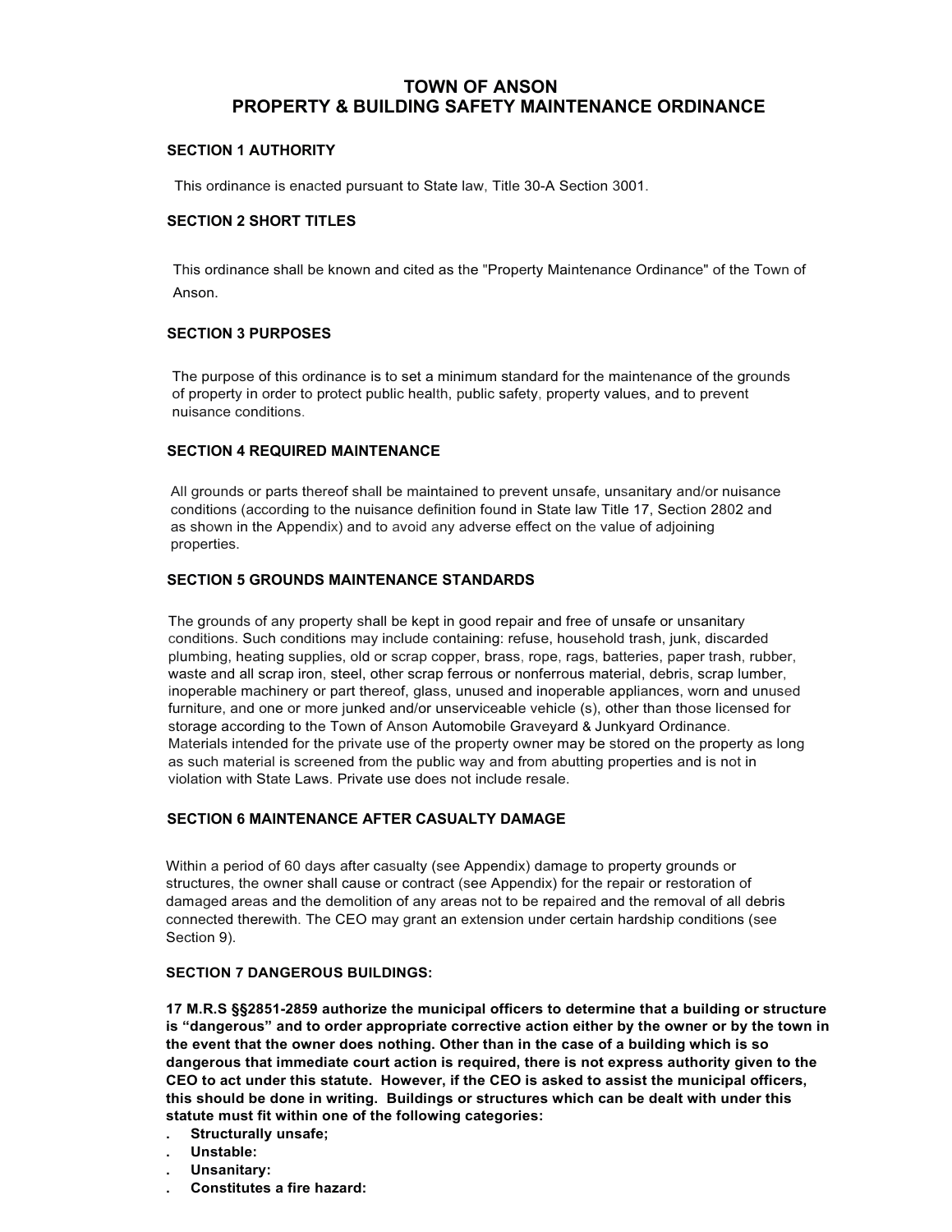**. Is unsuitable or improper for the use or occupancy to which it is put:**

**. Constitutes a hazard to health or safety because of inadequate maintenance, dilapidation, obsolescence or abandonment or is otherwise dangerous to life or property.**

#### **SECTION 8 RESPONSIBILITIES**

Owners, operators, and occupants of properties in violation of this ordinance shall be jointly and severally liable for violations and for corrective actions required.

#### **SECTION 9 ENFORCEMENT & PENALTIES**

The CEO shall notify the violator, serving a written notice by certified mail or by hand delivery. Said notice shall explain the nature of the violation and require corrective action within 30 calendar days from the date of the receipt of the notice to correct the violation; 7 days (max.) for a health and/or safety violation as determined by the CEO. The violator may appeal the CEO's

Decision to the Board of Selectpersons. Appeals must be made within10 working days of notification by the CEO of a violation. The number of days given for compliance shall start after the Board of Selectpersons has heard the appeal.

If a violation is not corrected within the time allowed the Town shall pursue all remedies and relief available by law and/or in equity for land use ordinances, including without limitation the remedies and relief provided in 30A MRSA Section 4452 currently including, without limitation, a penalty of \$100 to \$2,500 per day for a specific violation, injunctive relief and reasonable attorney fees, expert witness fees and costs. The Town shall retain all penalties set forth in this ordinance. The CEO may represent the Town in District Court, pursuant to Rule 80-K. However, should the services of the Town Attorney be required, in litigation in a higher court of law for example, the CEO shall first review the case with the Administrative Assistant and Board of Selectpersons.

The CEO may offer one (1) special extension per person/per incident of up to 60 days to violators of this ordinance under certain hardship or extenuating circumstances. If a violation is discovered during winter months (November 1 - April 1) and if winter weather prevents the correction of a violation an extension may be given. Cases of disability or financial hardship shall also be grounds for the consideration of an extension. Violators requesting an extension for financial hardship shall be required to prove hardship through financial documentation. These extensions for seasonal, disability, or financial hardship shall be at the discretion of the CEO.

#### **SECTION 10 SEVERABILITY**

If any section, subsection, clause, paragraph, phrase or portion of this ordinance is for any reason held invalid or unconstitutional by any court of competent jurisdiction, such portions shall be deemed to be a separate, distinct, and independent provision and such holding shall not affect the validity of the remaining portions thereof.

## **SECTION 11CONFLICTS WITH OTHER LAWS**

Whenever a provision of this Ordinance conflicts with or is inconsistent with another provision of this Ordinance or any other ordinance, regulation or statute, the provision imposing the greater restriction shall control. The newest version of this Ordinance shall be the one that is enforced.

#### **SECTION 12 EFFECTIVE DATE**

This ordinance shall be effective when approved by the voters of the Town of Anson.

## **APPENDIX A DEFINITIONS**

**Casualty-** Any unforeseeable, unintended accident affecting a property.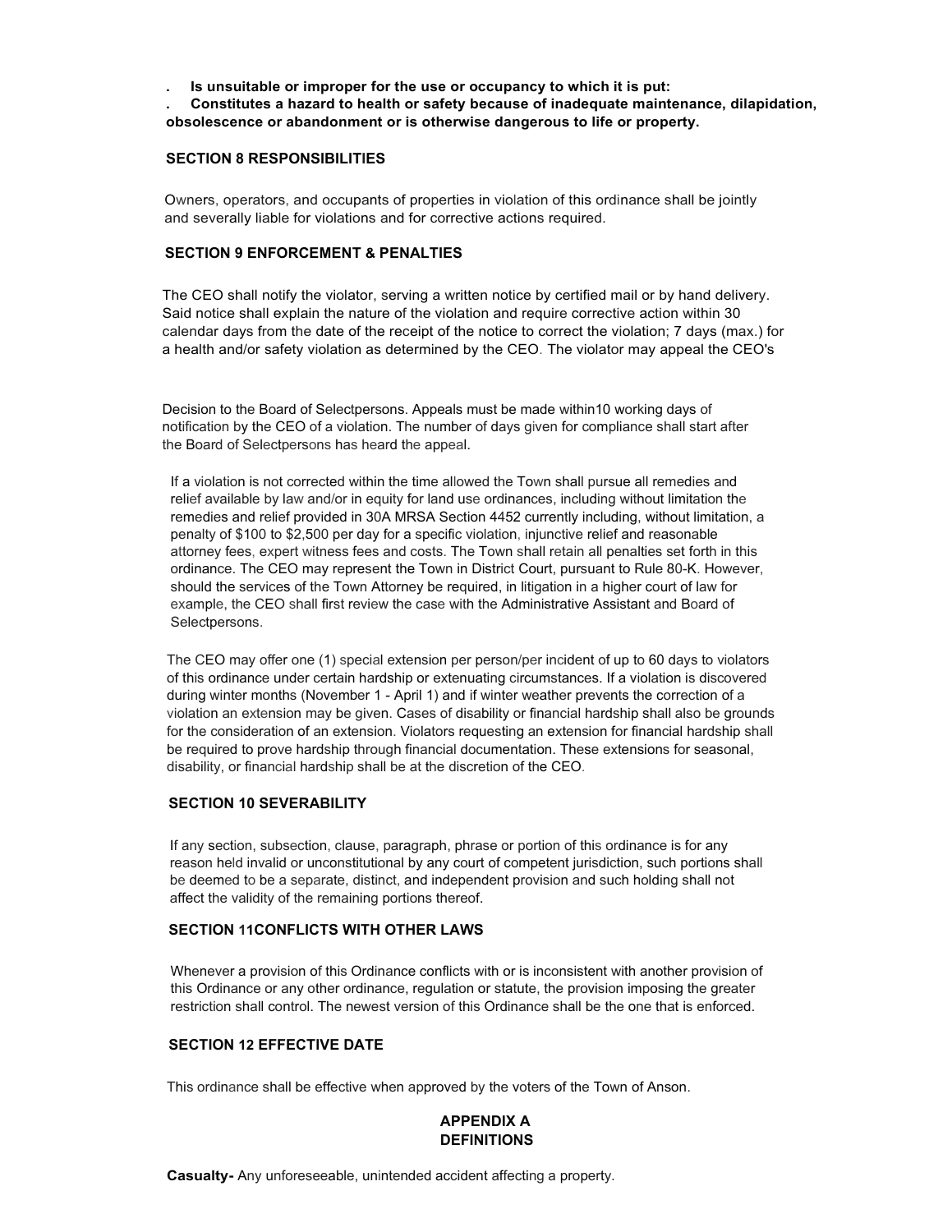**Cause or Contract-** For this ordinance, "cause or contract" as it appears in Section 5 includes the initiation of an insurance claim (as opposed to resolution), the contracting of a construction/repair business, or the substantial preparation for self-repair work.

**Grounds-** The part of a property not covered by permanent structures.

**Junk** - For this ordinance the term "junk" refers to dilapidated or discarded material or objects.

Nuisance Condition-This term has been defined by MRSA Title 17 Section 2802. It reads as follows: "The erection, continuance or use of any building or place for the exercise of a trade, employment or manufacture which, by noxious exhalations, offensive smells, or other annoyances, become injurious and dangerous to the health, comfort or property of individuals, or of the public; causing or permitting abandoned wells or tin mining shafts to remain unfilled or uncovered to the injury or prejudice of others; causing or suffering any offal, filth or noisome substance to collect, or to remain in any place to the prejudice of others; obstructing or impeding, without legal authority, the passage of any navigable river, harbor or collection of water; corrupting or rendering unwholesome or impure the water of a river, stream, pond or aquifer; unlawfully diverting it from its natural course or state, to the injury or prejudice of others; and the obstructing or encumbering by fences, buildings or otherwise, of highways, private ways, streets, alleys, commons, common landing places or burying grounds are nuisances within the limitations and exceptions mentioned. Any places where one or more old, discarded, worn out or junked motor vehicles as defined in Title 29A, Section 101, subsection 42, or parts thereof, are gathered together, kept, deposited or allowed to accumulate, in such manner or in such location or situation, either within or without the limits of any highway, as to be unsightly, detracting from the natural scenery or injurious to the comfort and happiness of individuals and the public, and injurious to property rights, are declared to be public nuisances."

**Occupant-** Any person living, sleeping, or having actual possession of a dwelling unit or rooming unit.

**Operator-** Any person who has charge, care or control of a dwelling or property, or a part thereof, whether with or without the knowledge and consent of the owner.

**Owner-** Any person who, alone or jointly or severally with each other, shall have legal or equitable title to any property, with or without accompanying actual possession thereof, or shall have charge or control of any dwelling unit as owner or agent of the owner or as fiduciary including but not limited to executor, administrator, trustee, receiver or guardian of the estate or as a mortgagee in possession, regardless of how such possession was obtained.

**Property-** For this ordinance the term shall be defined as any lot, plot, or parcel of land

**Structure-** Anything built or constructed and permanently affixed on a property that cannot be considered grounds or landscaping.

**Unserviceable-** For the purposes of this ordinance the Town will rely on a Maine Supreme Court decision (Town of Pownal v. Emerson, 639 A.2d 61 9 (Me. 1994); Town of Mt. Desert v. Smith, 2000ME 88,751 A.2.d. 445) which includes the following: "unserviceable means not ready for use or presently useable" as opposed to "incapable of being serviced."

## **Section 8. Effective Date**

Notwithstanding any law to the contrary, this Ordinance shall take effect upon adoption at a town meeting of the Town of Anson.